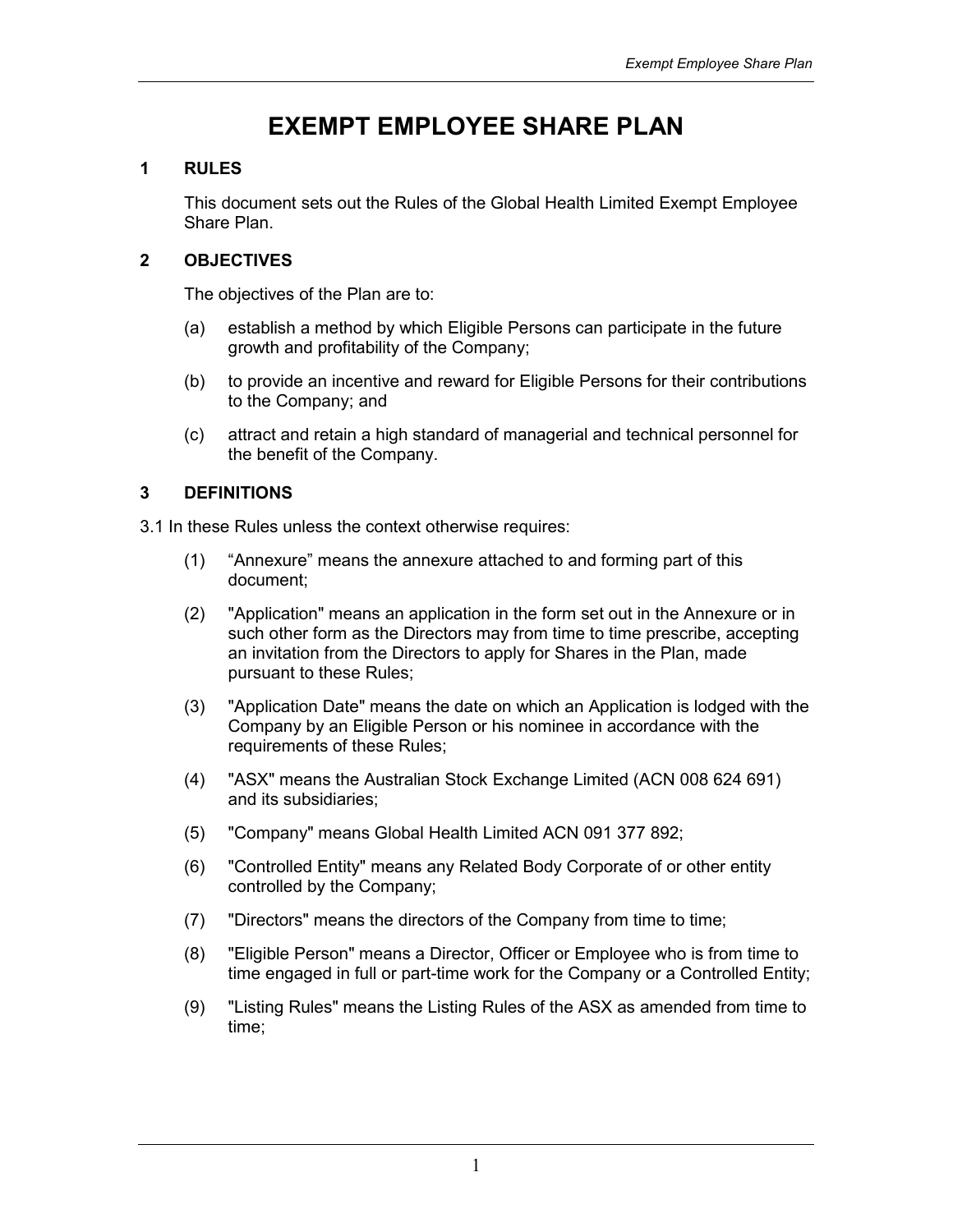- (10) "Market Price" means the market price quoted for buyers of Shares at the close of trading on the day immediately preceding the date of the Offer by the Directors as published by the ASX in the National Trading Statistics;
- (11) "Offer" means the offer of Shares made in accordance with Rule 6;
- (12) "Option" means an option to subscribe for Shares;
- (13) "Plan" mans the Global Health Limited Exempt Employee Share Plan established in accordance with these Rules;
- (14) "Related Body Corporate" has the same meaning as given to that term in the Corporations Law;
- (15) "Rules" means the rules of the Global Health Limited Exempt Employee Share Plan as set out in this document as amended from time to time:
- (16) "Share" means a fully paid ordinary share in the Company;
- (17) "Specified Value" means one thousand dollars (\$1,000);
- (18) "Terms and Conditions of Issue" means the terms and conditions of issue of Shares specified in this document or in an Offer.

Unless the context otherwise requires, any word or phrase used in these Rules which is not defined but which is defined in the Listing Rules has the same meaning as that contained in the Listing Rules.

- 3.2 Words importing any gender include all genders.
- 3.3 The singular includes the plural and vice versa.
- 3.4 Headings are included for convenience only and do not affect the construction of these Rules.

# 4 THE PLAN

- 4.1 (a) There shall be set aside for the purposes of the Plan such number of ordinary shares as the Directors may from time to time determine.
	- (b) The Directors shall not offer or issue Shares to any Eligible Person in accordance with the Plan if the total number of Shares which is the subject of the offer or issue, when aggregated with:
		- (i) the number of Shares in the same class which would be issued were each outstanding offer or invitation or option to acquire unissued shares in the Company, being an offer or invitation made or Option acquired pursuant to the Plan or any other employee or executive share plan extended only to Eligible Persons, to be accepted or exercised (as the case may be); and
		- (ii) the number of Shares in the same class issued during the previous five (5) years pursuant to the Plan or any other employee or executive share plan extended only to Eligible Persons,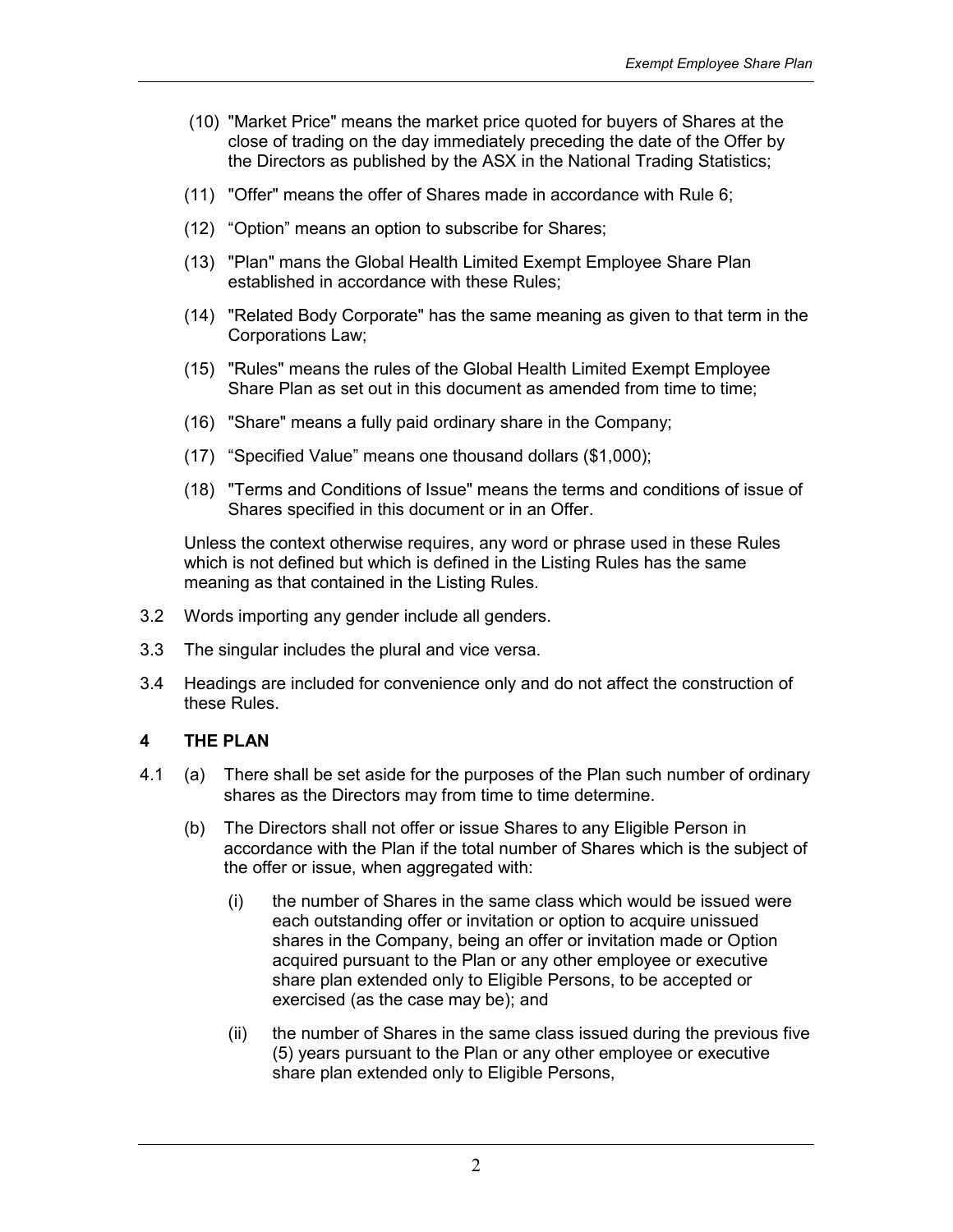would exceed five per cent (5%) of the total number of issued Shares in the Company as at the time of the proposed offer or issue.

- 4.2 The Directors will administer the Plan Shares in the Company to Eligible Persons. The selection of persons to whom the Shares will be offered under the Plan and the number of Shares which may be offered to those persons will be determined wholly by the Directors in their absolute discretion.
- 4.3 Shares may not be offered to a Director or his or her associates except where approval is given by the Shareholders of the Company in general meeting in accordance with the requirements of the Listing Rules.
- 4.4 The initial duration of the Plan shall be for three (3) years. No offer of Shares shall be made pursuant to the Plan after that time unless the operation of the Plan is extended for such period(s) as the Company determines in general meeting as long as each and any extension of the Plan shall be for a period not greater than three (3) years.
- 4.5 Participation in the Plan is subject to the Rules.

# 5 ELIGIBILITY TO PARTICIPATE

- 5.1 Officers and Employees both full and part-time are eligible to participate in the Plan.
- 5.2 Eligibility to participate in the Plan will not involve any right to participate in the Plan, and participation will be solely determined by the Board.

# 6 OFFERS OF SHARES

- 6.1 The Directors may from time to time make Offers in writing to Eligible Persons inviting them to take up Shares under the Plan;
- 6.2 Each Offer made by the Directors shall:
	- (a) specify the number of Shares and the terms and conditions of the issue of the Shares the subject of the Offer; and
	- (b) have attached an Application and copy of these Rules.
- 6.3 The maximum number of Shares that may be offered or issued to any Eligible Person in any financial year is not to exceed in aggregate Market Price the Specified Value.
- 6.4 Shares offered pursuant to the Plan may either be unissued Shares or issued Shares acquired by the Company on behalf of Eligible Persons for the purposes of the Plan.

# 7 TERMS AND CONDITIONS OF OFFER

All Shares offered under the Plan will be issued or transferred on the following terms and conditions:

(a) each Share shall be issued or transferred free of consideration;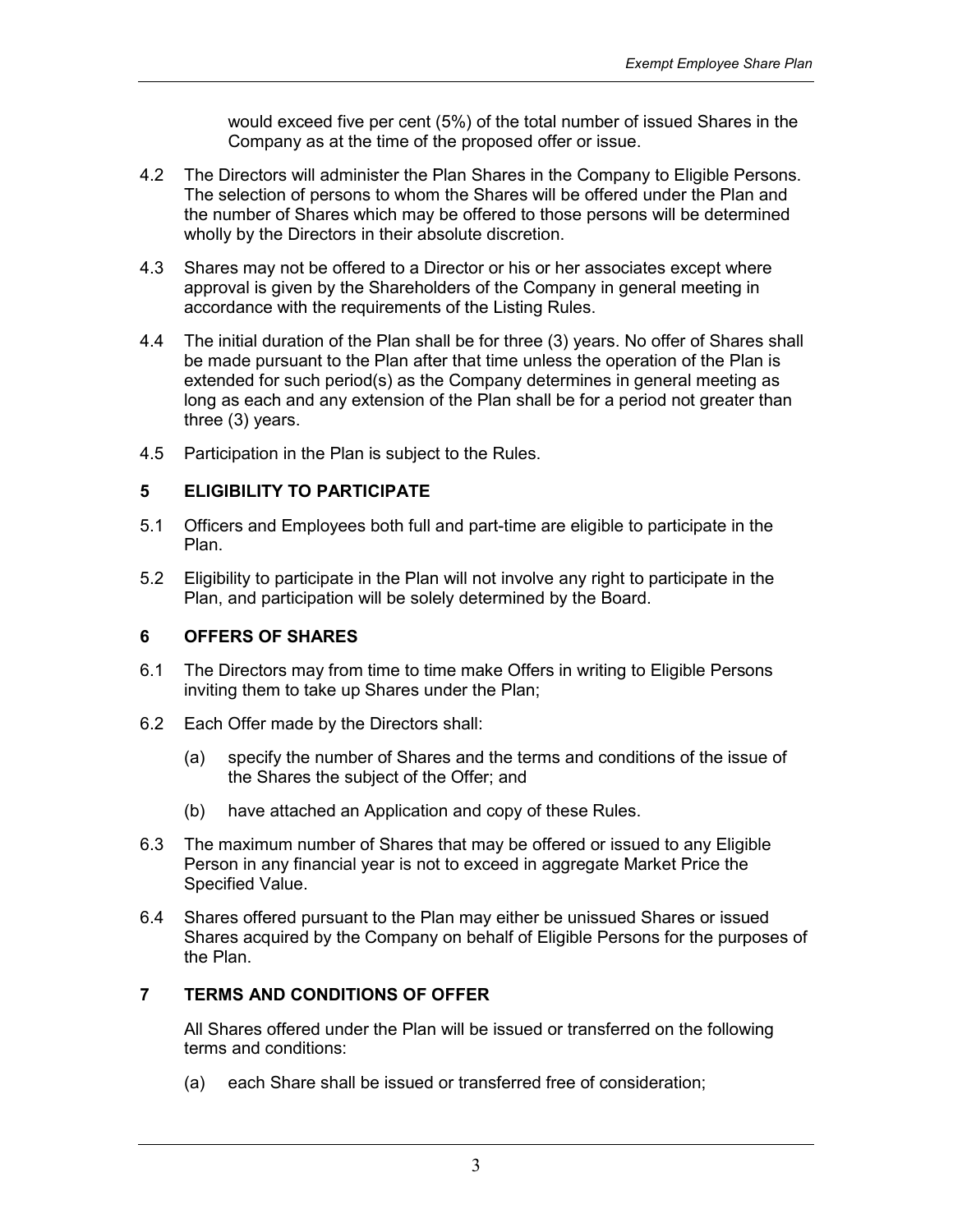- (b) subject to ASX listing rules the Shares shall not be transferred or assigned by the holder within the period of three (3) years from the date of issue or transfer to the holder unless the holder ceases employment with Company earlier than that date except that the holder may at any time transfer all or any of his Shares to his spouse or to a company the majority of the issued shares in which are beneficially owned by him or to any trust that the holder is a beneficiary;
- (c) application will not be made to the ASX for Official Quotation of the Shares until such time as they are capable of being transferred in accordance with the Plan provided that this will not apply to issued Shares acquired by the Company for the purposes of the Plan;
- (d) all shares issued or transferred pursuant to the Plan will rank pari passu in all respects with the Company's then issued Shares.
- (e no Shares shall be issued or transferred under the Plan until an Application approved by the Directors has been received by the Company; and
- (f) the Company shall allot or cause to be transferred the Shares as the case may be and deliver a certificate or certificates for the Shares to the Eligible Person within ten (10) business days of the Application Date.

#### 8 IDENTITY OF ALLOTTEES

Shares may be issued or transferred to the Eligible Persons or their nominees as approved by the Directors from time to time.

#### 9 TAXATION

Neither the Company nor its Directors, Officers, Employees, Representatives and Agents take any responsibility or assume any liability for the taxation liabilities of Eligible Persons.

#### 10 LISTING RULES

The terms and conditions of the Plan must at all times comply with the Listing Rules. If there is any inconsistency between the terms and conditions of the Plan and the Listing Rules then the Listing Rules will prevail.

#### 11 ADMINISTRATION OF THE PLAN

The Plan will be administered by the Directors who shall have the power to:

- (a) determine the procedures from time to time for the administration of the Plan subject to the Rules;
- (b) subject to Rules 10 and 12, amend or modify the Rules;
- (c) resolve conclusively all questions of fact or interpretation arising in connection with the interpretation or application of the Rules; and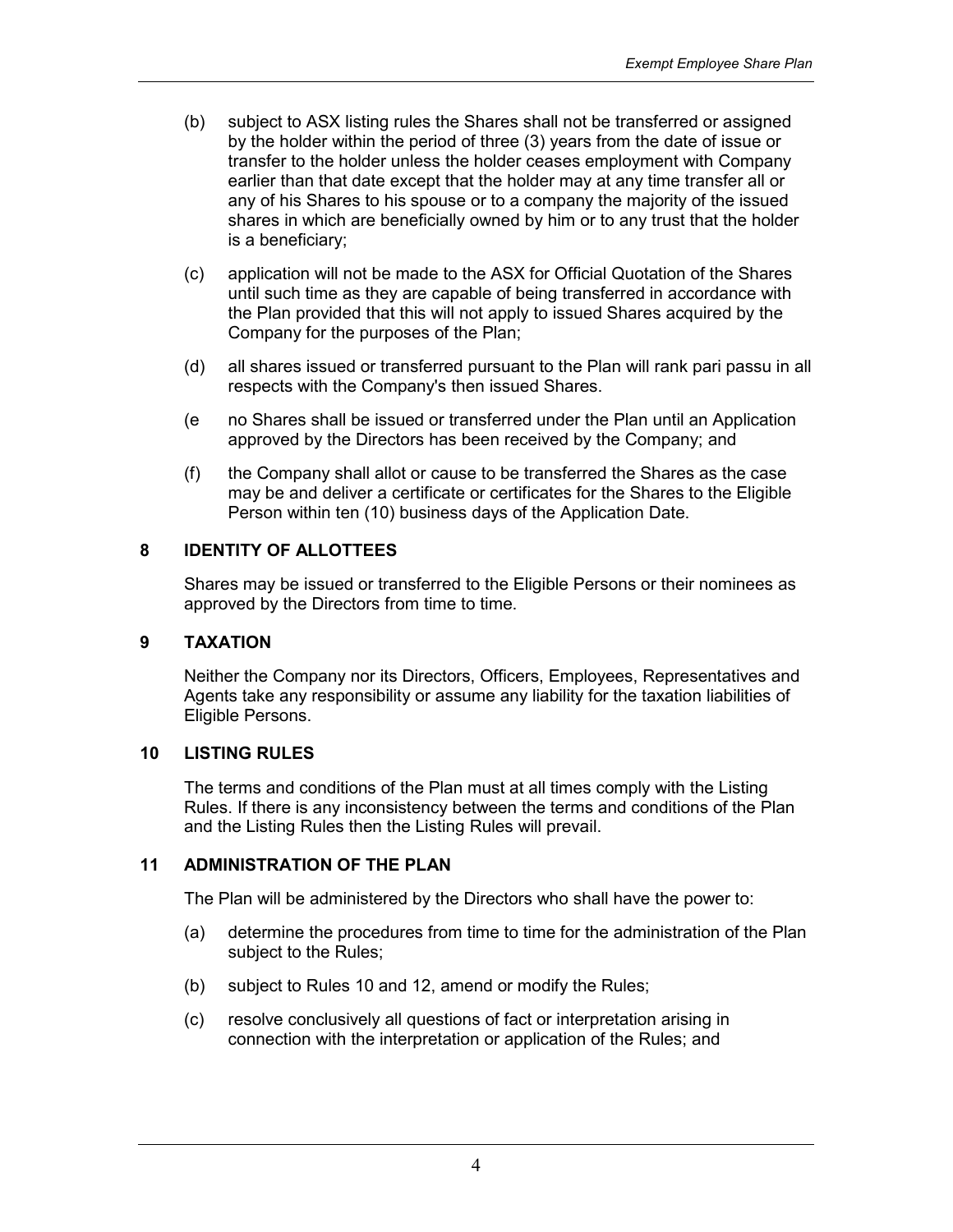(d) delegate to any one or more persons for such period and on such conditions as or the Directors may determine the exercise of any of the Directors powers or discretions under the Plan.

# 12 AMENDMENTS TO THE PLAN

The Rules may not be altered without the prior approval both of the shareholders of the Company in a general meeting and the ASX.

#### 13 TERMINATION OF THE PLAN

The Plan may be terminated at any time by resolution of the Directors and notification thereof to the ASX.

#### 14 GOVERNING LAW

The Plan, the Rules and the operation of the Plan shall be governed by the laws of the State of Victoria.